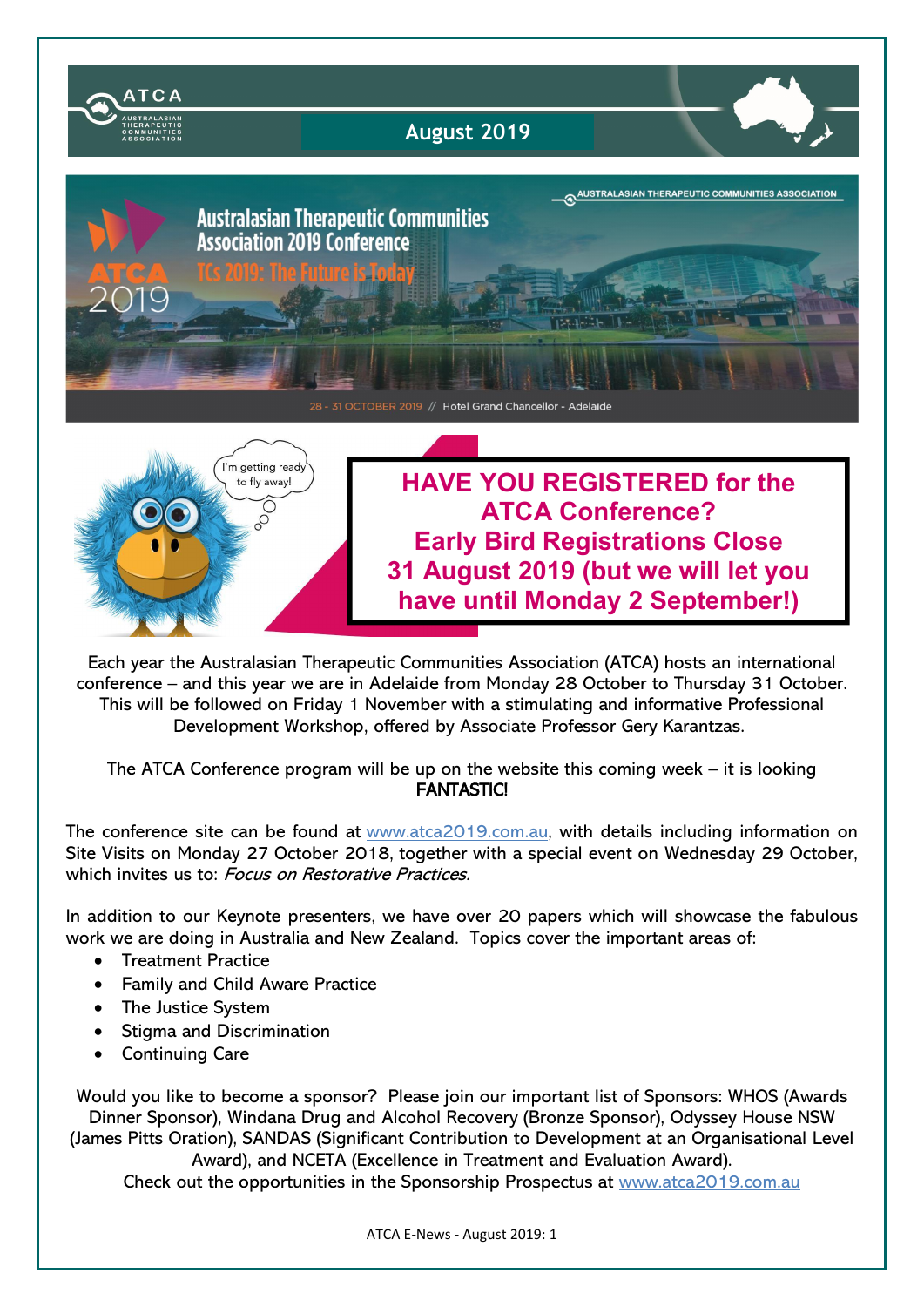# Our Keynote Speakers

Naya Arbiter began her work at Amity (USA) in 1981 and has been responsible for the total transformation of this organisation and its recognition nationally and internationally as one of the most innovative and effective. She has developed restorative paradigms for those marginalised through addiction, poverty, racism, sexism, trauma, and violence. She has been recognised for the development of prosocial strategies for people that represent populations that have confounded the mainstream; her efforts in prisons have evidenced the highest recidivism reduction with the most criminogenic population ever studied.





Rod Mullen began his work in therapeutic communities in 1967, when he was a nonresident member of Synanon, shortly after graduating from the University of California, Berkeley.

In 1968 he moved into Synanon, serving over the next twelve years in a variety of positions—Director of several of Synanon's facilities in California, as well as its in-house

school. He joined his wife, Naya Arbiter, at Amity in 1982, and together they built what had been a small, troubled non-profit organisation into one respected both nationally and

internationally. Rod served as Chief Executive Officer for thirty-four years and is currently serving as Amity's President.

Gino Vumbaca is the President and Co-Founder of Harm Reduction Australia. He has extensive experience in the HIV/ AIDS and drug and alcohol fields both in Australia and internationally. He is a Churchill Fellow, has completed a Social Work degree and a Master of Business Administration at the University of Sydney and is a qualified Company

Director. Gino is the former Executive Director of the Australian National Council on Drugs – a position he held for over 15 years.

### Focus on Restorative Practices

Wednesday 30October will provide delegates with a special opportunity to *Focus on Restorative Practices,* with presentations from key speakers working with clients within the justice system and in partnership to provide options that provide clients and participants with the chance of restoring hope.

Wednesday's presenters include: Professor Rick Sarre, who is Professor and Dean of Law in the School of Law, University of South Australia, having taught law and criminology in four countries for over thirty years.



He has degrees in law and criminology from Adelaide, Toronto, and Canberra, and an honorary doctorate from Umeå University, Sweden. He is a Fellow of the Australian and New Zealand Society of Criminology and sits on the management committee of Restorative Practices International (South Australia).



*Matua Rāwiri Pene (Ngā Puhi, Tainui)* is the AODT Courts' Pou Oranga (the Courts' tikanga cultural adviser and recovery role model – an innovation of the AODT Courts in Aotearoa). Rā brings his extensive lived experience of recovery with his knowledge of Te Reo Māori me ona Tikanga to the role. He has worked in the addiction field as a clinical and cultural facilitator, practitioner and adviser for many years. Currently Rā also works for Higher Ground/Papa Taumata in Te Atatu, Auckland.

Leigh Garrett is the Chief Executive Officer of OARS Community Transitions and the Centre for Restorative Justice. Leigh commenced work with OARS SA in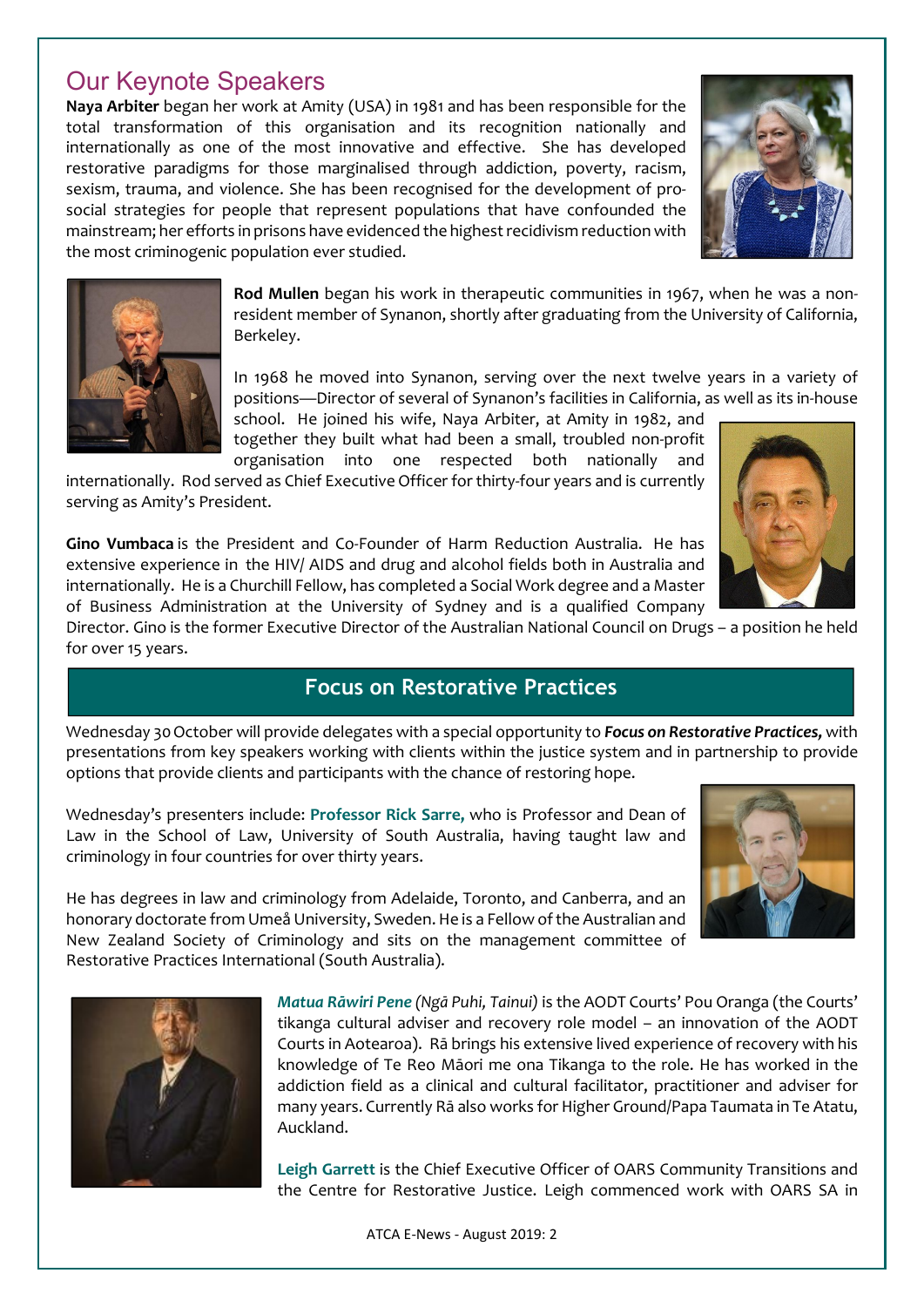January 1994. OARS is well known for its work in providing homelessness support, advocacy, counselling, and drug and alcohol treatment for offenders, those at risk of offending, and their families. In 2010 the new business name OARS Community Transitions was created, reflecting the importance of transition points in people's lives and the risks associated with this.

Matt Wilson is the Statewide Program Manager of the Family Drug Treatment Court in Victoria. Matt has an extensive professional history of more than 20 years across the child and family welfare sector in a range of statutory, non-statutory, clinical, leadership and managerial roles. With a particular interest in addiction, Matt's professional



The Family Drug Treatment Court (FDTC) is the only court of its kind in Australia and has been operating within the Family Division of the Children's Court of Victoria since 2014. Established to enable the Children's Court of Victoria to respond in a far more effective way to the increasing prevalence and complexity of parental alcohol and drug use in child protection applications coming before the court, the FDTC has now assisted in excess of 150 parent participants.

Amanda Lambden has been a Solicitor and Barrister for over 20 years, specialising in criminal defence in South Australia and the Northern Territory and throughout her career, she has worked with Aboriginal and Torres Strait Islander people, and their communities. Amanda has also spent time working with youth and those with impaired capacity (as a result of mental impairment and addiction).

Amanda gained employment in 1998 with Katherine Regional Aboriginal Legal Aid Service (KRALIS) in the Northern Territory where she spent time working with Indigenous communities and in bush courts. From 1999 - 2000, Amanda worked for Legal Services Commission in South Australia. Following this, she then worked as a Solicitor for Aboriginal Legal Rights Movement (ALRM) to November 2007, working as the Criminal Practice Manager from 2007.

Amanda then started her own practice in 2008, specialising in criminal defence. Her experience includes representation of accused persons in all general criminal law, at all stages of proceedings; appearing before the Court of Criminal Appeal, Supreme Court, District Court, Magistrates Court and Youth Court, along with specialist courts including the Treatment Intervention Court, Nunga Court, Family Violence Court, Early Resolution Court, and Section 269 Court. In 2017 Amanda returned as Criminal Practice Director for Aboriginal Legal Rights Movement. She is currently working in this position today.

## ATCA Standard Technical Expert Training Thursday 31 October

#### Barry Evans, ATCA Project Officer

Since 2002, the Australasian Therapeutic Communities Association (ATCA) has been working towards the development and roll out of a Standard for therapeutic communities and residential rehabilitation services. This Standard is a benchmark that signifies to all stakeholders that an accredited organisation is operating under an internationally registered Standard that currently covers services in Australia and New Zealand.

The ATCA Standard for Therapeutic Communities and Residential Rehabilitation Services was registered with the Joint Accreditation System of Australia and New Zealand (JAS-ANZ) in 2014 and is currently being implemented across Australia.





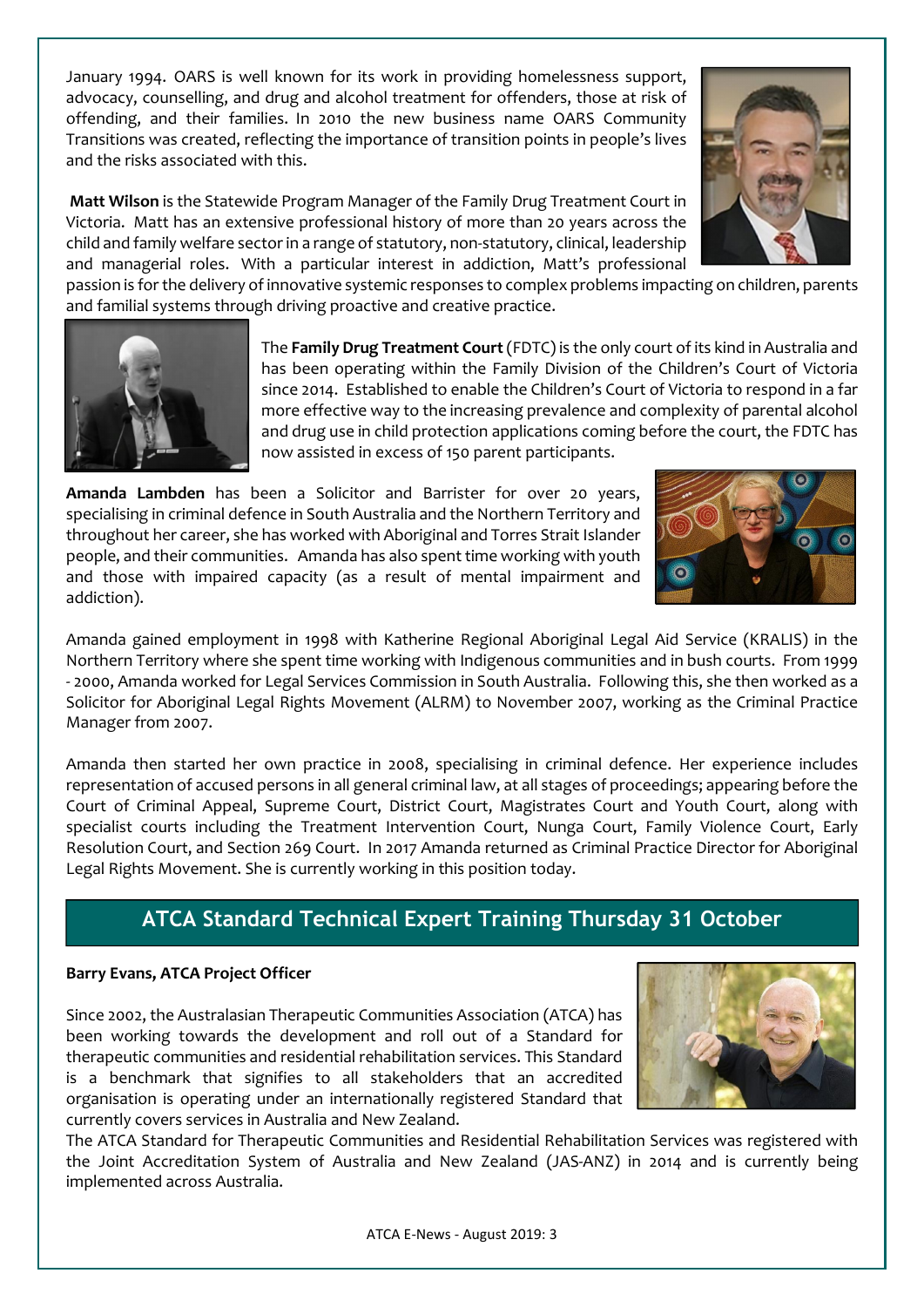A feature of the Standard is the inclusion in the audit team of a Technical Expert appointed by the ATCA Board. A Technical Expert (TE) must accompany the auditors on site visits and be available for consultancy in Stage 2 of the audit as well as in the report writing phase. The role of the TE within the Audit Team is one of support to the Auditor, providing expert opinion and interpretation of the evidence submitted by the service or program to support compliance against the Standard.

A Technical Expert must be approved by the ATCA Board and will have at least five years' experience working in a Therapeutic Community and be acknowledged by the ATCA as an expert in Therapeutic Communities. The person will be engaged for his/her specialist knowledge and abilities. As well as time served working in a therapeutic community, a Technical Expert is required to complete the ATCA Therapeutic Community Training and the ATCA Technical Expert Training as prerequisites for registration and recommendation to Certification/Accreditation Bodies.

In March 2019, Expectation 14 was developed and included into the ATCA Standard. Expectation 14 addresses Governance and Management.

This skills-based workshop will provide potential Technical Experts with the pre-requisite training to prepare them for a role in contributing to the continuous quality improvement of the sector. In addition, the workshop will provide an orientation to Expectation 14 in anticipation of the 'take-up' of this option by some member agencies seeking certification/accreditation.

## Attachment theory and substance use: Bridging science with practice Friday 1 November



#### Associate Professor Gery Karantzas, Deakin University

It is well established that substance use is associated with relationship problems and relationship distress. Despite this, there is little by way of the application of relationship theories to understand substance use issues and their impact on relationship functioning. One widely studied theory of relationships that can

offer a critical understanding is attachment theory. This is because attachment theory is not only a theory of human bonding, but, a theory of distress regulation. Thus, attachment theory can provide important insight into how substance use may reflect difficulties in people's abilities to deal with relationship problems and the challenges they face in managing distress.

You can register for this full day workshop on the *ATCA 2019: The Future is Today* website at: http://www.atca2019.com.au/skills-based-workshop/

The workshop will provide a comprehensive background into attachment theory. In particular, it will provide participants with:

- An understanding of the functioning of the attachment behavioral system
- An understanding of different attachment styles
- How to accurately assess of attachment styles
- Strategies for practitioners in working with people who demonstrate different attachment styles
- A state-of-the-art review of the research into attachment and:
	- o substance use
	- o distress regulation strategies
	- o key aspects of relationship functioning

Spaces will be limited – so do not delay – Register TODAY! http://www.atca2019.com.au/registration/

ATCA E-News - August 2019: 4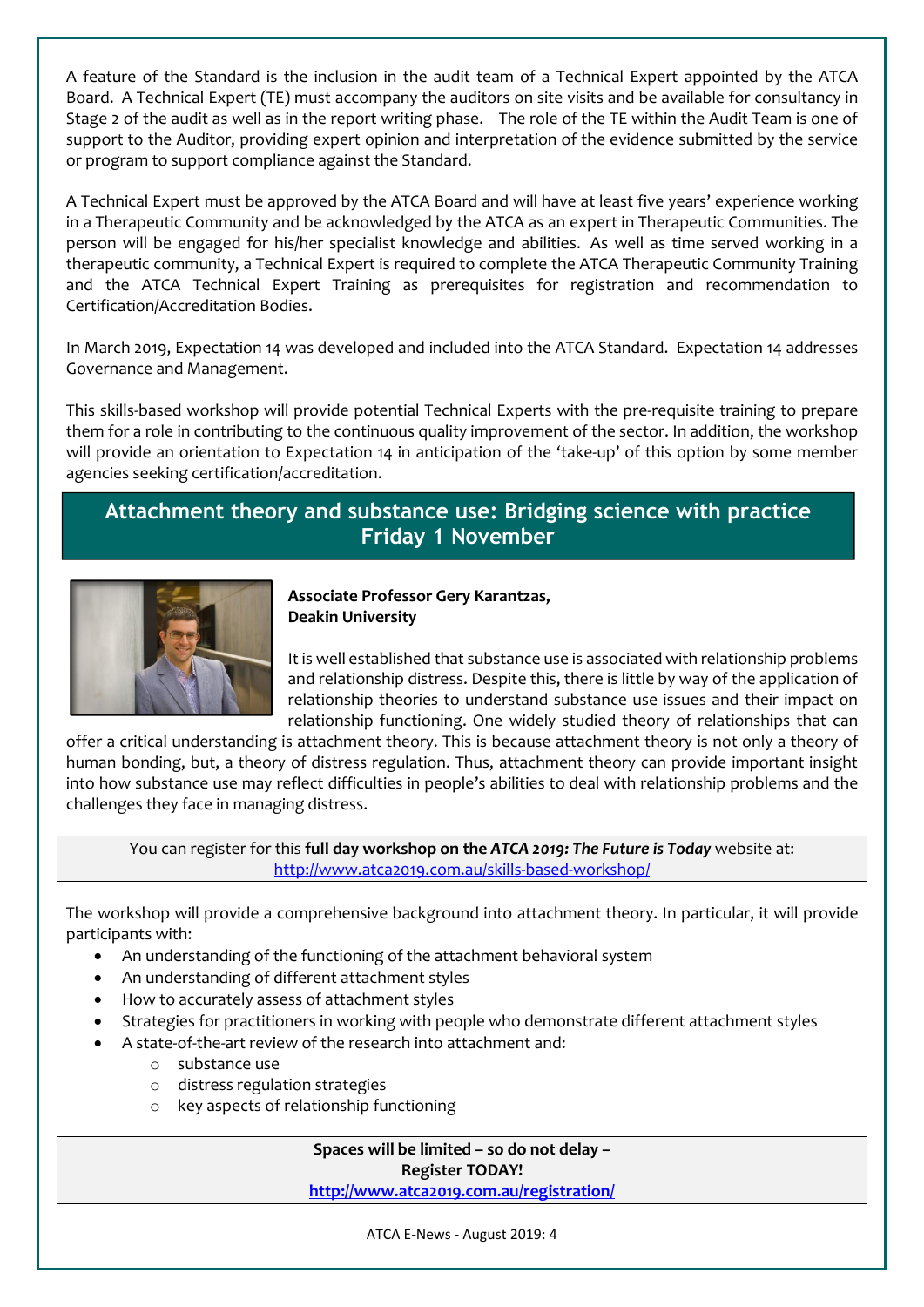

# KEY DATES

- 1 October ATCA Awards Nominations close
- 8 October Nominations to ATCA Board close (call for nominations accompanies this Newsletter)
- 28 October Conference Site Visits
- 29-31 October ATCA Conference
- 29 October ATCA AGM
- 30 October ATCA Standards TE Training
- 1 November Skills Based Workshop

### BECOME A SPONSOR THE RESERVE CONTACT US

# *TC Training – next stop Perth WA*

Since the last newsletter in June, Workforce Development training has taken place at Odyssey House in Lower Plenty Victoria, at WHOS in Sydney and at Cyrenian House in Perth. Over the past 12 months, a staggering 304 people have taken part in the training.



A further training course will take place in Perth at Cyrenian House, commencing with the first block on Monday 4, Tuesday 5, and Wednesday 6 November and followed by the second training block

on Monday 2, Tuesday 3, and Wednesday 4 December.

The Mental Health Commission has generously funded WA participants to undertake the training – and the recent Perth course included staff from Cyrenian House, Wandoo Women's prison, Palmerston, Hope Community and Yaandina's Turner River TC.

Places are also available (but not funded by the WA MHC) for staff from outside WA to attend – so this could be the opportunity to combine training with visits to our Perth programs.

To apply for a place in the Perth training please fill in the application form on Survey Monkey here https://www.surveymonkey.com/r/986Y5PR

You will be asked to nominate which venue is preferred.

For more information, please contact Executive Officer, Dr Lynne Magor-Blatch at atca@atca.com.au

## Further Graduations mark successful completions of TC Training Course

Karralika staff who have successfully completed the TC Training Course were presented with their certificates at a special event recently.

Karralika Programs CEOSharon Tuffin, together with Karralika Board member Rebecca Davey, presented graduation certificates to Nicki Esau, Soraya Fisher, Dawn Bainbridge, Daniel Grayswood, Sarah Lawrence and Jason Kair.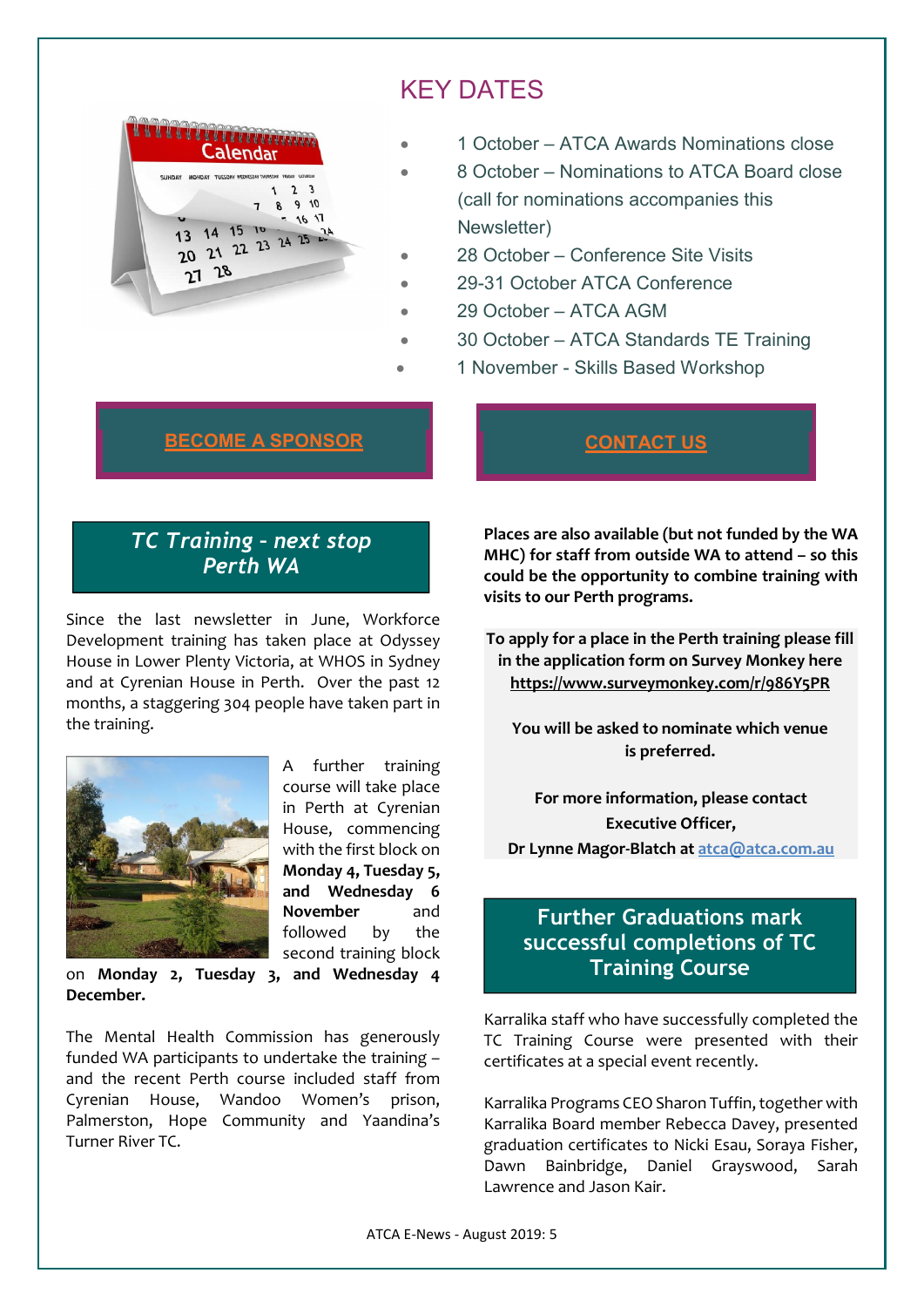Staff also receiving certificates, but not present on the day, were Tristan Henderson, David Nancarrow and Henry Bessell.



We congratulate the 120 graduates of the TC Courses who have already received their certificates. There are a number of others who have now completed, and the next graduation ceremony will take place during the ATCA Conference in Adelaide.

It is hoped that in addition to the new graduates taking the stage, many of the 120 who have already received their certificates will be available to join their colleagues.

#### We look forward to seeing you in Adelaide!

### ATCA Awards nominations open until 1 October!

ATCA Awards were first introduced in 2008 and each year are presented to individuals and/or organisations that have provided dedicated and innovative leadership, thus enhancing the TC model of treatment for alcohol and other drug issues.

These initially comprised three categories:

- ATCA Recognition Award
- Program or Intervention: Significant Contribution to the Therapeutic Community Movement
- Individual: Significant Contribution to the Therapeutic Community Movement

In 2016, the award categories were expanded with the introduction of two important categories:

- First Nations Innovation and Partnership Award – Organisational Award
- Excellence in Research and Evaluation Award

This year in 2019, we are delighted to announce a further category:

• Individual: Significant Contribution to development at an Organisational level

Recognition Award - The ATCA Recognition Award, which recognises the individuals who have made a contribution to the Therapeutic Community movement in Australasia and/or internationally, has this year been expanded in recognition of the many individuals who have worked with our services over a considerable number of years. Staff longevity is a hallmark of the TC Movement!

In addition to the traditional 10-year award, this award category has been expanded to recognise people who have worked within the TC movement for periods of  $20 - 30$  years and more. These individuals bring a wealth of knowledge and leadership to the movement, and their contribution is recognised.

Awardees in the category of ATCA Recognition Award receive a certificate, presented at the annual ATCA Conference or Symposium.

Winners in other categories will receive an engraved glass trophy, presented at the ATCA Conference Dinner on Wednesday 29 October.

Individual Award: Significant Contribution to the Therapeutic Community Movement - This award recognises the individuals who have made a significant contribution to the Therapeutic Community movement in Australasia and/or internationally over a considerable period of time. The goal of the Significant Contribution: Individual Award is to acknowledge and publicly recognise the exceptional work done by people who have worked tirelessly over a number of years to promote and develop the therapeutic community approach to treatment within the sector.

Program or Intervention: Significant Contribution to the Therapeutic Community Movement in Australasia - This award recognises an exemplary or commendable contribution to the Therapeutic Community (TC) movement in Australasia made by a program or intervention. Any TC treatment provider or intervention is eligible.

Individual: Significant Contribution to development at an Organisational level - This award acknowledges the individuals who have made a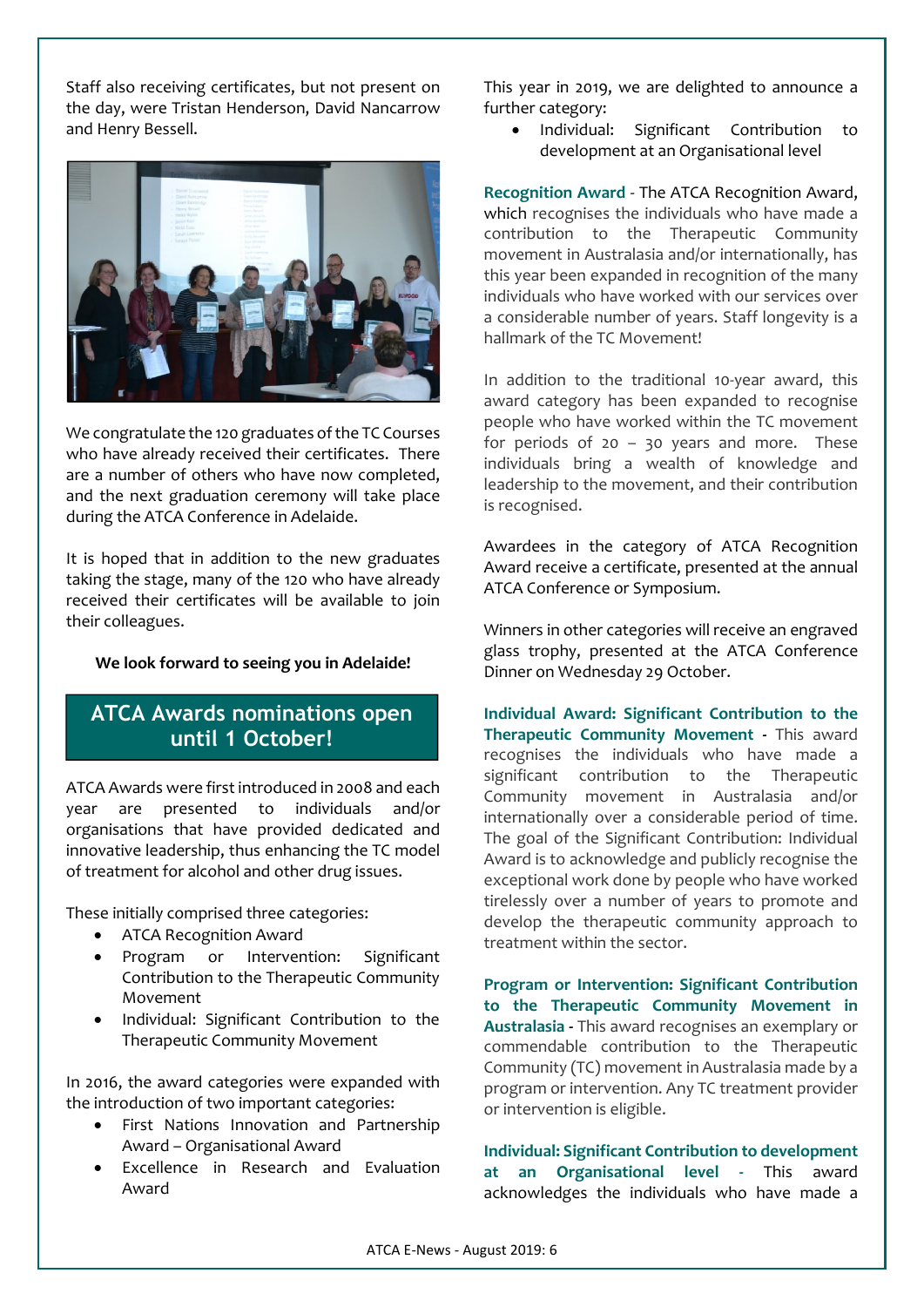significant contribution to the organisations in which they have worked over a considerable period of time. These people are the stewards of the Community as Method approach to treatment. Their daily presence as role models, teachers and mentors within these communities is vital to the success of the model. The goal of this award is to acknowledge and publicly recognise the important work done by them in preserving the model and guiding the implementation of new interventions, programs and innovations to treatment as they become relevant to the communities in which they work.

First Nations Innovation and Partnership Award. Therapeutic Community Movement in Australasia: Organisational Award - This award recognises organisations that have made a contribution to the Therapeutic Community (TC) movement in Australasia by way of innovation and forming Partnerships that make Therapeutic communities culturally safe and relevant to first nation's people.

The goal of this Award is to provide public recognition work done to include first nations peoples in the delivery of Therapeutic Community programs either by way of innovation or the formulation of partnerships that directly benefit First Nations residents.

Excellence in Research and Evaluation Award - Therapeutic Community research is essential to the development of effective and informed strategies to improve the lives of clients and residents accessing TC services and programs. This award recognises the individuals, research teams and TCs that have contributed to evidence-based research and evaluation of TC services and programs.

#### 2019 Closing date and Nomination information

Nominations for each of the awards should be made on the nomination forms which accompany this newsletter, and be submitted by 1 October 2019 to:

> Dr Lynne Magor-Blatch ATCA Executive Officer Email: atca@atca.com.au Or mailed to: PO Box 464 Yass, NSW 2582 Australia

ATCA Board Nominations called for four positions in 2019

The election of members to the Board of Directors of the Australasian Therapeutic Communities Association (ATCA) is to be conducted at the Annual General Meeting on Tuesday 28 October 2019 at the ATCA Conference venue at the Grand Chancellor Hotel, Hindley St, Adelaide at 6pm.

As directed by the ATCA's Constitution, four positions for Elected Directors shall be declared vacant.

Standing down: Carole Taylor, DASA, NT; Garth Popple, WHOS, NSW and Qld; Gerard Byrne, The Salvation Army Recovery Services, Australia; Mark Ferry, Ted Noffs Foundation, NSW and ACT.

The Call for Nominations and Nomination form accompanies this newsletter. All of the Directors standing down are eligible for re-election.

To nominate for a position on the Board please complete the accompanying nomination form and return to: ATCA PO Box 464, Yass NSW 2582, Australia Or by email to: atca@atca.com.au

#### Nominations must be received by 6pm Tuesday 8 November 2019.

*Please note: All Organisational TC Members of ATCA are eligible to nominate and to vote. Associate Members (Residential Rehabilitation Service Members) are not eligible to stand for election but may be co-opted to the Board for a fixed term. Members in this category are eligible to vote.*

For further information: Phone: +61 (0)422 904040